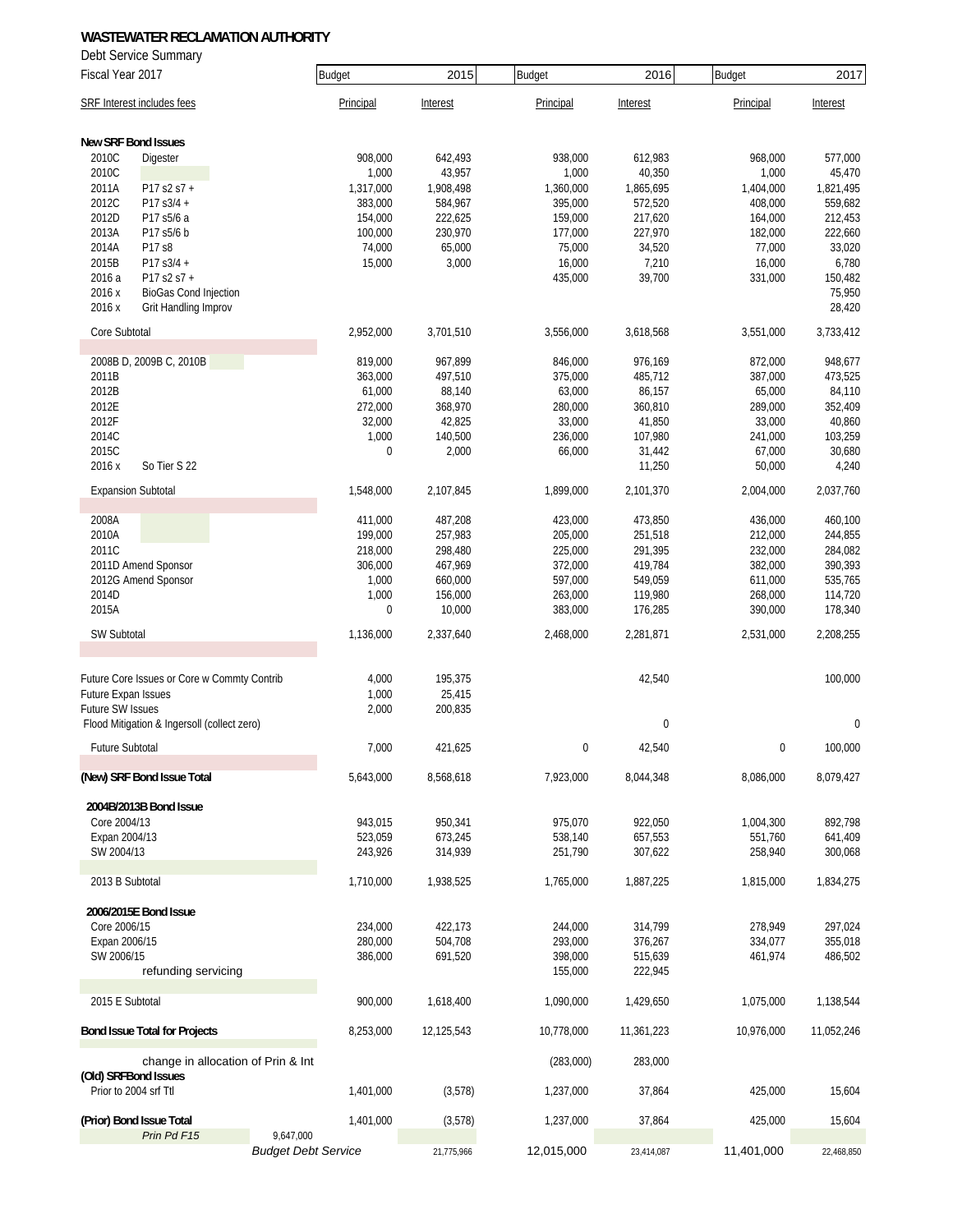Debt Service for New Money / SRF Borrowings 2011-2014 Fiscal Year 2017

|                                       | <b>Debt Servicing</b>  |                       |                          |                      |                        |            |                     |          |                        |  |
|---------------------------------------|------------------------|-----------------------|--------------------------|----------------------|------------------------|------------|---------------------|----------|------------------------|--|
|                                       | Altoona<br>(Expansion) | Ankeny<br>(Expansion) | Bondurant<br>(Expansion) | Clive<br>(Expansion) | Cumming<br>(Expansion) | Des Moines | Greenfield<br>Plaza | Johnston | Norwalk<br>(Expansion) |  |
| 2011+ / New Core SRF                  |                        |                       |                          |                      |                        |            |                     |          |                        |  |
| Percentage                            | 4.194%                 | 9.559%                | 0.751%                   | 3.500%               | 0.023%                 | 50.741%    | 0.496%              | 2.237%   | 1.767%                 |  |
| Principal                             | 108,289                | 246,813               | 19,391                   | 90,370               | 594                    | 1,310,133  | 12,807              | 57.759   | 45,624                 |  |
| Interest                              | 130.473                | 297,375               | 23,363                   | 108,883              | 716                    | 1,578,523  | 15,430              | 69,592   | 54,970                 |  |
| Gross Principal and Interest Estimate | 238,762                | 544,188               | 42,754                   | 199,253              | 1,309                  | 2,888,656  | 28,237              | 127,351  | 100,594                |  |
| Net Debt Service                      | 238,762                | 544,188               | 42,754                   | 199,253              | 1,309                  | 2,888,656  | 28,237              | 127,351  | 100,594                |  |
| 2011+ / New Expansion SRF             |                        |                       |                          |                      |                        |            |                     |          |                        |  |
| Percentage                            | 9.770%                 | 22.271%               | 1.749%                   | 8.155%               | 0.054%                 | 0.000%     | 0.000%              | 0.000%   | 4.117%                 |  |
| Principal                             | 110,596                | 252,108               | 19,799                   | 92,315               | 611                    | 0          | $\mathbf{0}$        | 0        | 46,604                 |  |
| Interest                              | 106,403                | 242,550               | 19,048                   | 88,815               | 588                    | 0          | $\Omega$            | $\cup$   | 44,838                 |  |
| Gross Principal and Interest Estimate | 217,000                | 494,657               | 38,847                   | 181,129              | 1,199                  | 0          | $\Omega$            | $\Omega$ | 91,442                 |  |
| Net Debt Service                      | 217,000                | 494.657               | 38,847                   | 181,129              | 1,199                  | $\Omega$   | $\Omega$            | $\Omega$ | 91,442                 |  |
| 2011+ / New SW Area SRF               |                        |                       |                          |                      |                        |            |                     |          |                        |  |
| Percentage                            | 6.053%                 | 13.796%               | 1.084%                   | 5.052%               | 0.033%                 | 33.827%    | 0.331%              | 1.491%   | 2.550%                 |  |
| Principal                             | 113,978                | 259,779               | 20,412                   | 95,129               | 621                    | 636,962    | 6,233               | 28,076   | 48,017                 |  |
| Interest                              | 90,995                 | 207,395               | 16,296                   | 75,947               | 496                    | 508,521    | 4,976               | 22,414   | 38,334                 |  |
| Gross Principal and Interest Estimate | 204,973                | 467,174               | 36,707                   | 171,076              | 1,117                  | 1,145,484  | 11,209              | 50,490   | 86,351                 |  |
| Net Debt Service                      | 204,973                | 467,174               | 36,707                   | 171,076              | 1,117                  | 1,145,484  | 11,209              | 50,490   | 86,351                 |  |
| Debt Service for SRF's                | 660,735                | 1,506,020             | 118,308                  | 551,458              | 3,626                  | 4,034,139  | 39,446              | 177,841  | 278,387                |  |
| Net Debt Service or Surcharge         | 660,735                | 1,506,020             | 118,308                  | 551,458              | 3,626                  | 4,034,139  | 39,446              | 177,841  | 278,387                |  |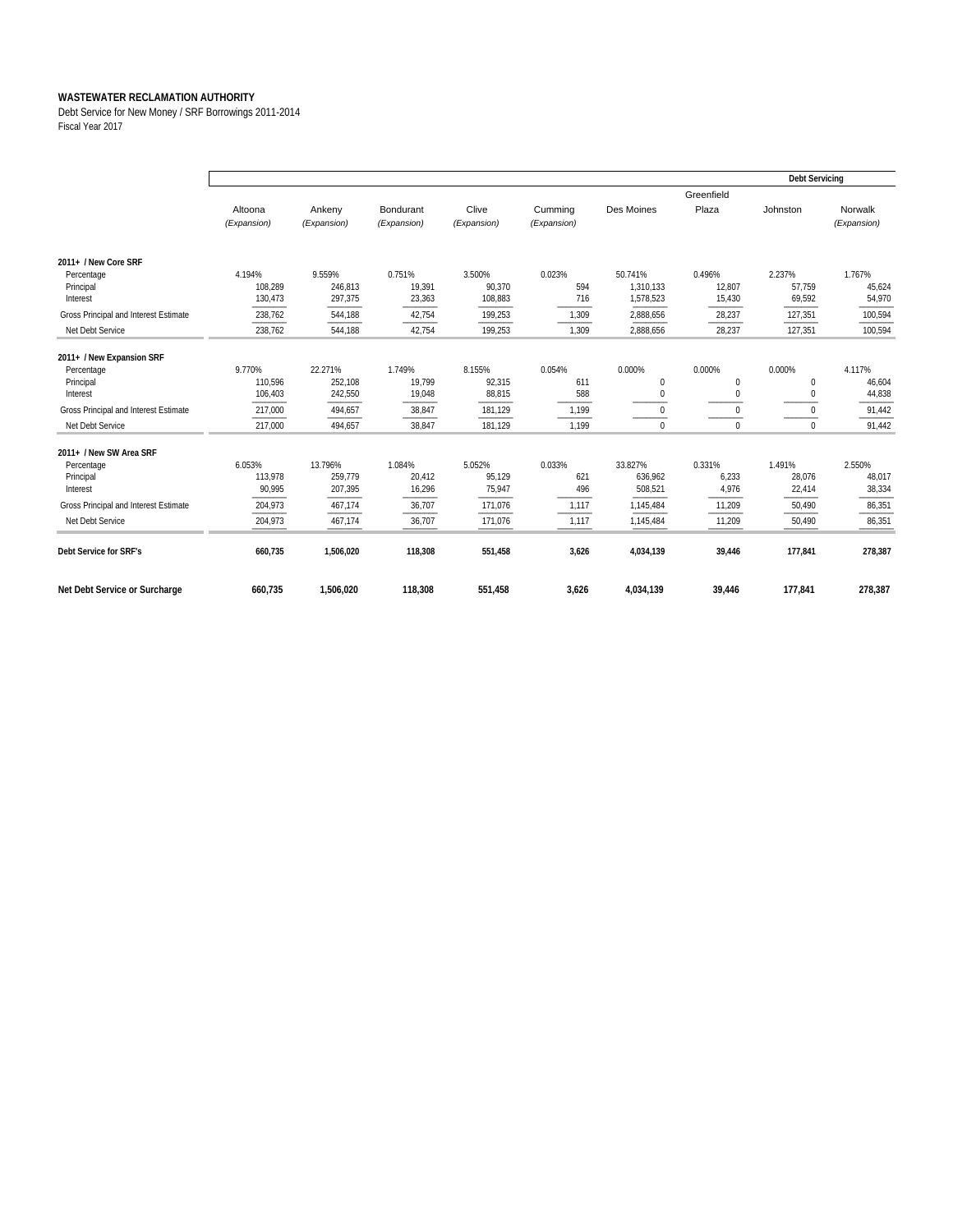| Pleasant    | Polk   | Polk         |                                       |              |             | West                   |            |                                                 |
|-------------|--------|--------------|---------------------------------------|--------------|-------------|------------------------|------------|-------------------------------------------------|
| Hill        | City   | County       | <b>USSD</b>                           | <b>UWHSD</b> | Waukee      | Des Moines             | Total      | Debt Issue 2011-2014                            |
|             |        |              | (Expansion)                           |              | (Expansion) | (Expansion)            | s.         |                                                 |
|             |        |              |                                       |              |             |                        |            |                                                 |
|             |        |              |                                       |              |             |                        |            |                                                 |
|             |        |              |                                       |              |             | <b>Core Borrowings</b> |            |                                                 |
| 1.482%      | 0.597% | 0.627%       | 7.868%<br>1.494%<br>2.233%<br>12.431% |              | 100.0%      | Percentage             |            |                                                 |
| 38,265      | 15,415 | 16,189       | 203,152                               | 38,575       | 57,656      | 320,968                | 2,582,000  | Principal                                       |
| 46,104      | 18,572 | 19,506       | 244,769                               | 46,477       | 69,467      | 386,721                | 3,110,942  | Interest & Servicing                            |
| 84,369      | 33,987 | 35,695       | 447,921                               | 85,053       | 127,123     | 707,690                | 5,692,942  | Gross Principal and Interest                    |
| 84,369      | 33,987 | 35,695       | 447,921                               | 85,053       | 127,123     | 707,690                | 5,692,942  | Net Debt Service                                |
|             |        |              |                                       |              |             |                        |            |                                                 |
|             |        |              |                                       |              |             |                        |            | <b>Expansion Borrowings</b>                     |
| 0.000%      | 1.390% | 0.000%       | 18.331%                               | 0.000%       | 5.202%      | 28.961%                | 100.0%     | Percentage                                      |
| $\mathbf 0$ | 15,735 | $\mathbf{0}$ | 207,507                               | $\mathbf{0}$ | 58.887      | 327.839                | 1.132.000  | Principal                                       |
|             | 15,138 | $\Omega$     | 199,640                               | $\Omega$     | 56,654      | 315,409                | 1,089,083  | Interest & Servicing                            |
| $\Omega$    | 30,873 | $\Omega$     | 407,147                               | $\Omega$     | 115,541     | 643,248                | 2,221,083  | Gross Principal and Interest                    |
| $\mathbf 0$ | 30,873 | $\mathbf 0$  | 407,147                               | $\mathbf{0}$ | 115,541     | 643,248                | 2,221,083  | Net Debt Service                                |
|             |        |              |                                       |              |             |                        |            |                                                 |
| 0.988%      | 0.861% | 0.418%       | 11.356%                               | 0.996%       | 3.223%      |                        | 100.0%     | <b>SW Area Borrowings</b>                       |
|             |        |              |                                       |              |             | 17.941%                |            | Percentage                                      |
| 18,604      | 16,213 | 7,871        | 213,833                               | 18,755       | 60,689      | 337,829                | 1,883,000  | Principal                                       |
| 14,853      | 12,943 | 6,284        | 170,715                               | 14,973       | 48,451      | 269,707                | 1,503,300  | Interest & Servicing                            |
| 33,457      | 29,156 | 14,155       | 384,548                               | 33,728       | 109,140     | 607,536                | 3,386,300  | Gross Principal and Interest                    |
| 33,457      | 29,156 | 14,155       | 384,548                               | 33,728       | 109,140     | 607,536                | 3,386,300  | Net Debt Service                                |
|             |        |              |                                       |              |             |                        |            |                                                 |
| 117,826     | 94,016 | 49,849       | 1,239,616                             | 118,780      | 351,805     | 1,958,474              | 11,300,325 | <b>Estimated Debt Service</b><br>0 Ttl Interest |
|             |        |              |                                       |              |             |                        |            |                                                 |
| 117.826     | 94,016 | 49.849       | 1.239.616                             | 118.780      | 351.805     | 1.958.474              | 11.300.325 | <b>Net Debt Service</b>                         |
|             |        |              |                                       |              |             |                        |            |                                                 |

5,597,000 Principal 5,703,325 Interest on New SRF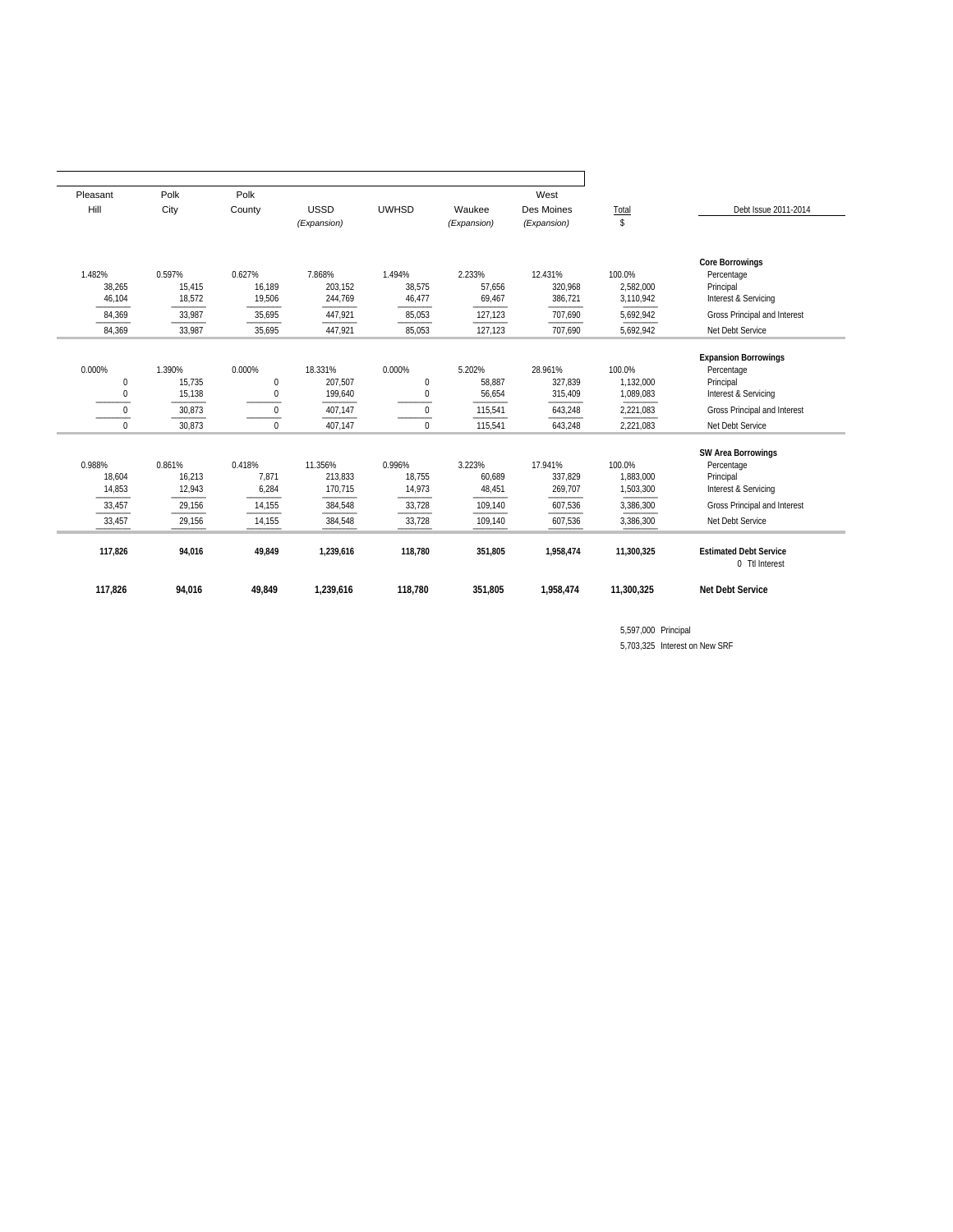Debt Service for New Money / SRF Borrowings prior to Polk City joining WRA Fiscal Year 2017

|                                       |                        |                        |                       |                          |                      |                        |             |                     | <b>Debt Servicing</b> |
|---------------------------------------|------------------------|------------------------|-----------------------|--------------------------|----------------------|------------------------|-------------|---------------------|-----------------------|
|                                       | Polk City<br>Surcharge | Altoona<br>(Expansion) | Ankeny<br>(Expansion) | Bondurant<br>(Expansion) | Clive<br>(Expansion) | Cumming<br>(Expansion) | Des Moines  | Greenfield<br>Plaza | Johnston              |
| 2008-2010 / New Core SRF              |                        |                        |                       |                          |                      |                        |             |                     |                       |
| Percentage                            | 0.597%                 | 4.194%                 | 9.559%                | 0.751%                   | 3.500%               | 0.023%                 | 50.741%     | 0.496%              | 2.237%                |
| Principal                             | 5,785                  | 40,640                 | 92,627                | 7,277                    | 33,915               | 223                    | 491,680     | 4,806               | 21,677                |
| Interest                              | 3,716                  | 26,106                 | 59,502                | 4,675                    | 21,786               | 143                    | 315,848     | 3,087               | 13,925                |
| Gross Principal and Interest Estimate | 9,501                  | 66,746                 | 152,129               | 11,952                   | 55,701               | 366                    | 807,528     | 7,894               | 35,601                |
| Net Debt Service                      | 9,501                  | 66,746                 | 152,129               | 11,952                   | 55,701               | 366                    | 807,528     | 7.894               | 35,601                |
| 2008-2010 / New Expansion SRF         |                        |                        |                       |                          |                      |                        |             |                     |                       |
| Percentage                            | 1.390%                 | 9.770%                 | 22.271%               | 1.749%                   | 8.155%               | 0.054%                 | 0.000%      | 0.000%              | 0.000%                |
| Principal                             | 12,121                 | 85,194                 | 194,203               | 15,251                   | 71,112               | 471                    | 0           | $\bf{0}$            | $\mathbf{0}$          |
| Interest                              | 13,187                 | 92,686                 | 211,280               | 16,592                   | 77,365               | 512                    | 0           | $\mathbf{0}$        | $\mathbf{0}$          |
| Gross Principal and Interest Estimate | 25,307                 | 177,880                | 405,483               | 31,844                   | 148,476              | 983                    | $\mathbf 0$ | $\mathbf{0}$        | $\mathbf{0}$          |
| Net Debt Service                      | 25,307                 | 177,880                | 405,483               | 31,844                   | 148,476              | 983                    | $\Omega$    | $\Omega$            | $\Omega$              |
| 2008-2010 / New SW Area SRF           |                        |                        |                       |                          |                      |                        |             |                     |                       |
| Percentage                            | 0.861%                 | 6.053%                 | 13.796%               | 1.084%                   | 5.052%               | 0.033%                 | 33.827%     | 0.331%              | 1.491%                |
| Principal                             | 5,579                  | 39,223                 | 89,398                | 7,024                    | 32,737               | 214                    | 219,199     | 2,145               | 9,662                 |
| Interest                              | 6,070                  | 42,671                 | 97,256                | 7,642                    | 35,614               | 233                    | 238,465     | 2,333               | 10,511                |
| Gross Principal and Interest Estimate | 11,649                 | 81,894                 | 186,654               | 14,666                   | 68,351               | 446                    | 457,664     | 4,478               | 20,173                |
| Net Debt Service                      | 11,649                 | 81,894                 | 186,654               | 14,666                   | 68,351               | 446                    | 457,664     | 4,478               | 20,173                |
| Debt Service for SRF's                | 46,457                 | 326,521                | 744,265               | 58,462                   | 272,529              | 1.796                  | 1,265,192   | 12,372              | 55,774                |
| <b>Budget Adjustments (none)</b>      |                        |                        |                       |                          |                      |                        |             |                     |                       |
| Net Debt Service or Surcharge         | 46,457                 | 326,521                | 744,265               | 58,462                   | 272,529              | 1,796                  | 1,265,192   | 12,372              | 55,774                |

*Included on this allocations are: 2008A B D 2009 B C 2010 A B C*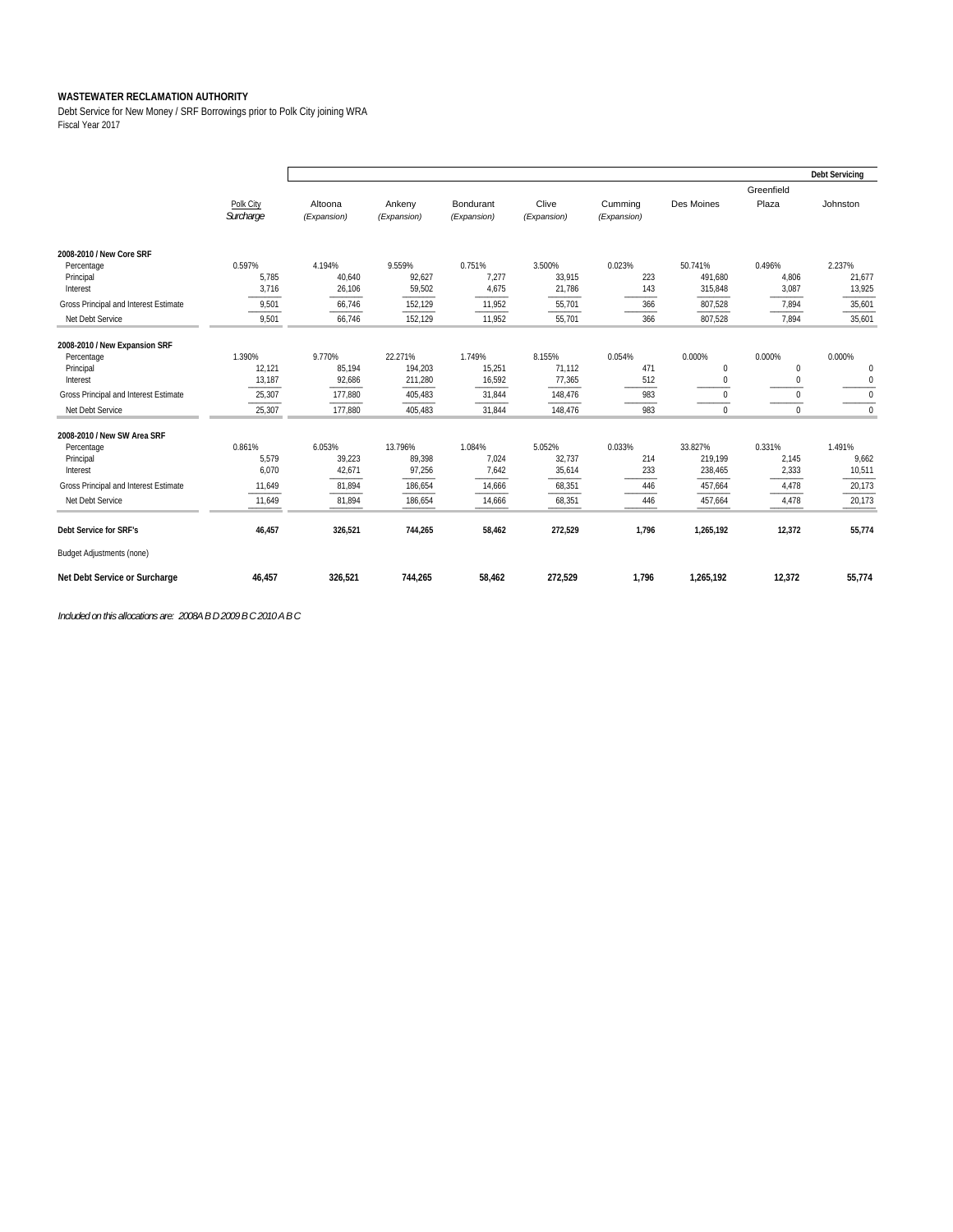|                                | Pleasant                              | Polk                        |                               |                                |                            | West                          |                              |                                                                                |
|--------------------------------|---------------------------------------|-----------------------------|-------------------------------|--------------------------------|----------------------------|-------------------------------|------------------------------|--------------------------------------------------------------------------------|
| Hill<br>Norwalk<br>(Expansion) |                                       | County                      | <b>USSD</b><br>(Expansion)    | <b>UWHSD</b>                   | Waukee<br>(Expansion)      | Des Moines<br>(Expansion)     | Total<br>\$                  | Debt Issue 2008-2010                                                           |
| 1.767%<br>17,122<br>10,999     | 1.482%<br>14,361<br>9,225             | 0.627%<br>6,076<br>3,903    | 7.868%<br>76,241<br>48,976    | 1.494%<br>14,477<br>9,300      | 2.233%<br>21,638<br>13,900 | 12.431%<br>120,456<br>77,379  | 100.0%<br>969,000<br>622,470 | <b>Core Borrowings</b><br>Percentage<br>Principal<br>Interest & Servicing      |
| 28,121                         | 23,586                                | 9,979                       | 125,217                       | 23,777                         | 35,538                     | 197,836                       | 1,591,470                    | Gross Principal and Interest                                                   |
| 28.121                         | 23,586                                | 9.979                       | 125,217                       | 23,777                         | 35,538                     | 197,836                       | 1.591.470                    | Net Debt Service                                                               |
| 4.117%<br>35,900<br>39,057     | 0.000%<br>$\mathbf 0$<br>$\mathbf{0}$ | 0.000%<br>0<br>$\mathbf{0}$ | 18.331%<br>159,846<br>173,902 | 0.000%<br>$\bf{0}$<br>$\bf{0}$ | 5.202%<br>45,361<br>49,350 | 28.961%<br>252,540<br>274,746 | 100.0%<br>872,000<br>948,677 | <b>Expansion Borrowings</b><br>Percentage<br>Principal<br>Interest & Servicing |
| 74,957                         | $\Omega$                              | $\Omega$                    | 333,748                       | $\Omega$                       | 94,712                     | 527,286                       | 1,820,677                    | Gross Principal and Interest                                                   |
| 74,957                         | $\Omega$                              | $\Omega$                    | 333,748                       | $\Omega$                       | 94,712                     | 527,286                       | 1,820,677                    | Net Debt Service                                                               |
| 2.550%<br>16,524<br>17.976     | 0.988%<br>6,402<br>6,965              | 0.418%<br>2,709<br>2,947    | 11.356%<br>73,587<br>80,055   | 0.996%<br>6,454<br>7,021       | 3.223%<br>20,885<br>22,721 | 17.941%<br>116,258<br>126,476 | 100.0%<br>648,000<br>704,956 | <b>SW Area Borrowings</b><br>Percentage<br>Principal<br>Interest & Servicing   |
| 34,500                         | 13,367                                | 5,655                       | 153,642                       | 13,475                         | 43,606                     | 242,734                       | 1,352,956                    | Gross Principal and Interest                                                   |
| 34,500                         | 13,367                                | 5,655                       | 153,642                       | 13,475                         | 43,606                     | 242,734                       | 1,352,956                    | Net Debt Service                                                               |
| 137,579                        | 36,953                                | 15,634                      | 612,607                       | 37,252                         | 173,855                    | 967,856                       | 4,765,103                    | <b>Estimated Debt Service</b>                                                  |
|                                |                                       |                             |                               |                                |                            |                               |                              | <b>Budget Adjustments (none)</b>                                               |
| 137,579                        | 36.953                                | 15.634                      | 612,607                       | 37,252                         | 173.855                    | 967.856                       | 4.765.103                    | <b>Net Debt Service</b>                                                        |

2,489,000 Principal 2,276,103 Interest on New SRF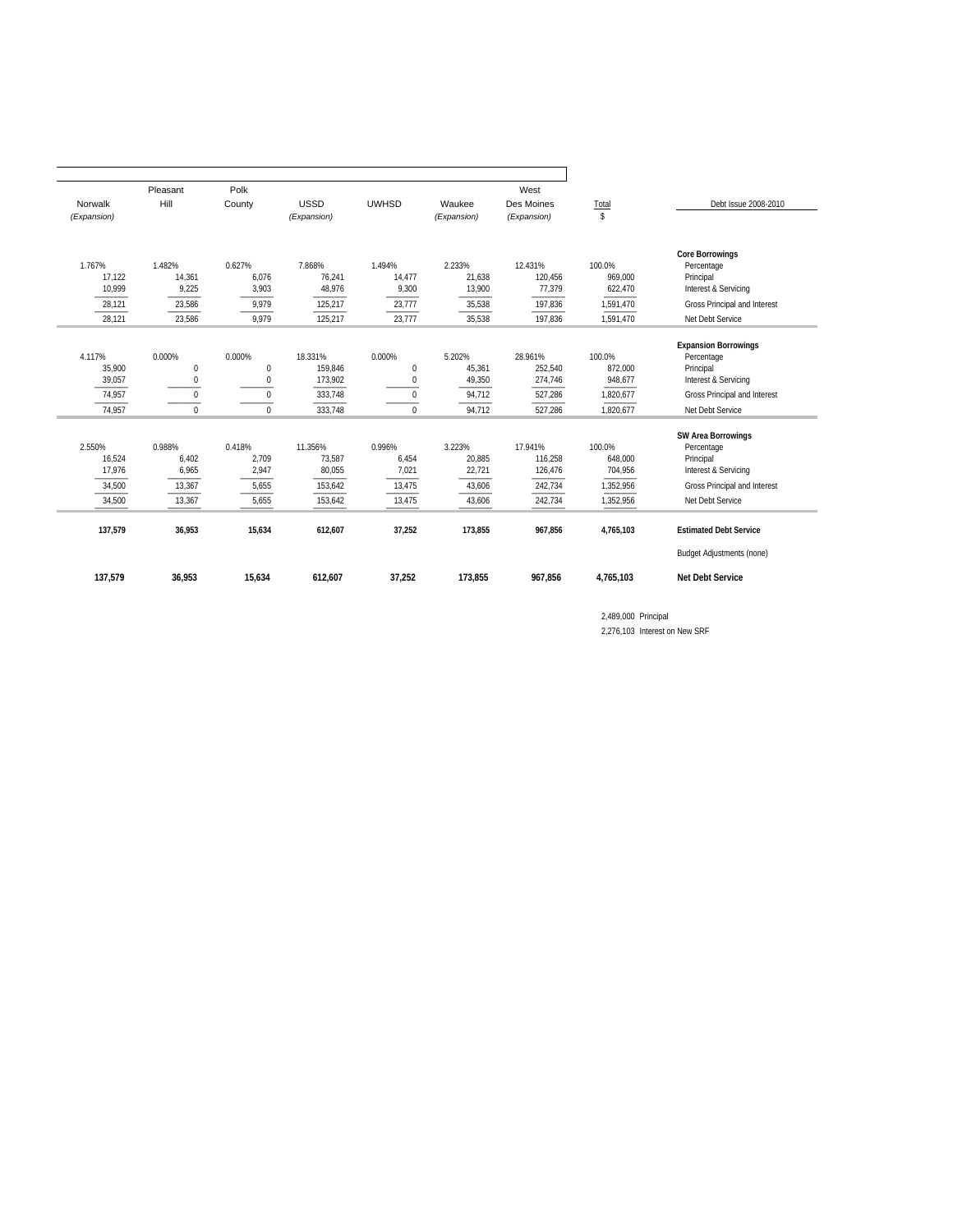Debt Service for 2013B / Refunding of 2004B Fiscal Year 2017

|                                                                                                                                                          |                                                         |                                                          |                                                    |                                                         |                                         |                                                                |                                                 | <b>Debt Servicing</b>                              |                                                       |
|----------------------------------------------------------------------------------------------------------------------------------------------------------|---------------------------------------------------------|----------------------------------------------------------|----------------------------------------------------|---------------------------------------------------------|-----------------------------------------|----------------------------------------------------------------|-------------------------------------------------|----------------------------------------------------|-------------------------------------------------------|
|                                                                                                                                                          | Altoona<br>(Expansion)                                  | Ankeny<br>(Expansion)                                    | Bondurant<br>(Expansion)                           | Clive<br>(Expansion)                                    | Cumming<br>(Expansion)                  | Des Moines                                                     | Greenfield<br>Plaza                             | Johnston                                           | Norwalk<br>(Expansion)                                |
| 2013b / Core Refunding<br>Percentage<br>Principal<br>Interest                                                                                            | 4.194%<br>42,120<br>37,444                              | 9.559%<br>96,001<br>85,343                               | 0.751%<br>7,542<br>6,705                           | 3.500%<br>35,151<br>31,248                              | 0.023%<br>231<br>205                    | 50.741%<br>509,592<br>453,015                                  | 0.496%<br>4,981<br>4,428                        | 2.237%<br>22,466<br>19,972                         | 1.767%<br>17,746<br>15,776                            |
| Gross Principal and Interest Estimate<br>Reserve Interest Income                                                                                         | 79,564<br>(524)                                         | 181,344<br>(1, 195)                                      | 14,247<br>(94)                                     | 66,398<br>(438)                                         | 436<br>(3)                              | 962,606<br>(6, 343)                                            | 9,410<br>(62)                                   | 42,438<br>(280)                                    | 33,522<br>(221)                                       |
| Net Debt Service                                                                                                                                         | 79,040                                                  | 180,149                                                  | 14,153                                             | 65,961                                                  | 433                                     | 956,264                                                        | 9,348                                           | 42,158                                             | 33,301                                                |
| 2013b / Expansion Refunding<br>Percentage<br>Principal<br>Interest                                                                                       | 9.770%<br>53,907<br>62,666                              | 22.271%<br>122,882<br>142,848                            | 1.749%<br>9,650<br>11,218                          | 8.155%<br>44,996<br>52,307                              | 0.054%<br>298<br>346                    | 0.000%<br>$\mathbf 0$<br>$\mathbf 0$                           | 0.000%<br>$\mathbf{0}$<br>$\mathbf 0$           | 0.000%<br>$\mathbf 0$<br>$\mathbf 0$               | 4.117%<br>22,716<br>26,407                            |
| Gross Principal and Interest Estimate<br>Reserve Interest Income<br>Net Debt Service                                                                     | 116.573<br>(860)<br>115,713                             | 265.731<br>(1,960)<br>263.771                            | 20,869<br>(154)<br>20.715                          | 97,303<br>(718)<br>96,585                               | 644<br>(5)<br>640                       | $\mathbf 0$<br>$\pmb{0}$<br>$\mathbf{0}$                       | $\mathbf 0$<br>$\boldsymbol{0}$<br>$\mathbf{0}$ | $\mathbf 0$<br>$\mathbf 0$<br>$\mathbf{0}$         | 49,123<br>(362)<br>48,760                             |
| 2013b / SW Area Refunding<br>Percentage<br>Principal<br>Interest<br>Gross Principal and Interest Estimate<br>Reserve Interest Income<br>Net Debt Service | 6.053%<br>15,674<br>18,163<br>33,837<br>(248)<br>33,589 | 13.796%<br>35,723<br>41,397<br>77,121<br>(566)<br>76,555 | 1.084%<br>2,807<br>3,253<br>6,060<br>(44)<br>6,015 | 5.052%<br>13,082<br>15,159<br>28,241<br>(207)<br>28,034 | 0.033%<br>85<br>99<br>184<br>(1)<br>183 | 33.827%<br>87,592<br>101,504<br>189,096<br>(1, 387)<br>187,709 | 0.331%<br>857<br>993<br>1,850<br>(14)<br>1,837  | 1.491%<br>3,861<br>4,474<br>8,335<br>(61)<br>8,274 | 2.550%<br>6,603<br>7,652<br>14,255<br>(105)<br>14,150 |
| Subtotal of Net Debt Service                                                                                                                             | 228,341                                                 | 520,475                                                  | 40,883                                             | 190,580                                                 | 1,256                                   | 1,143,973                                                      | 11,184                                          | 50,432                                             | 96,211                                                |
| DS for 2013B issue (gross)                                                                                                                               | 229,974                                                 | 524,195                                                  | 41,175                                             | 191,942                                                 | 1,265                                   | 1,151,702                                                      | 11,260                                          | 50,773                                             | 96,899                                                |
| Reserve Interest Earnings<br>Core<br>Expansion<br><b>SW</b>                                                                                              | (524)<br>(860)<br>(248)                                 | (1, 195)<br>(1,960)<br>(566)                             | (94)<br>(154)<br>(44)                              | (438)<br>(718)<br>(207)                                 | (3)<br>(5)<br>(1)                       | (6, 343)<br>$\Omega$<br>(1, 387)                               | (62)<br>$\mathbf{0}$<br>(14)                    | (280)<br>$\mathbf 0$<br>(61)                       | (221)<br>(362)<br>(105)                               |
| <b>Net Debt Service Collection</b>                                                                                                                       | 228,341                                                 | 520,475                                                  | 40,883                                             | 190,580                                                 | 1,256                                   | 1,143,973                                                      | 11,184                                          | 50,432                                             | 96,211                                                |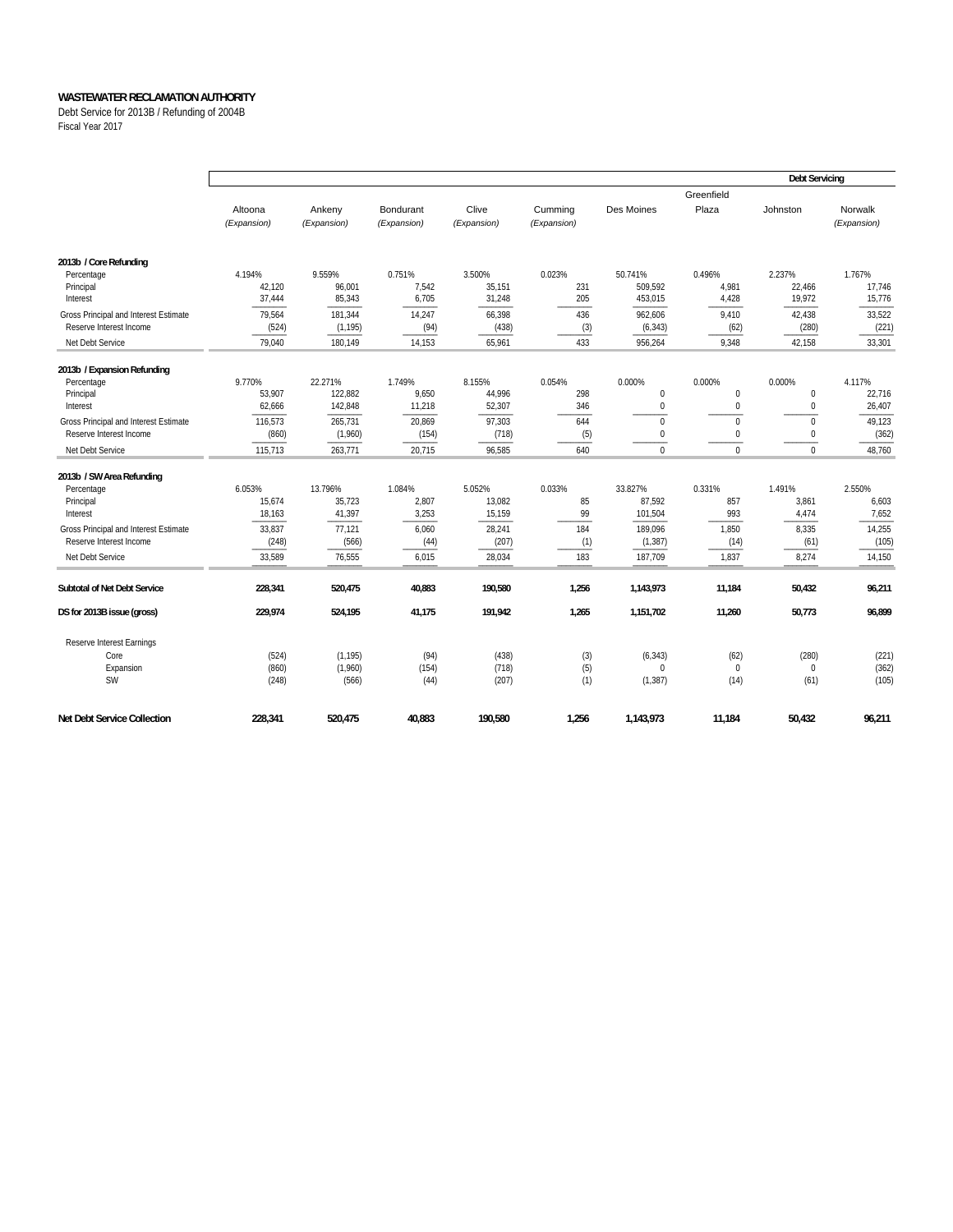| Pleasant                   | Polk                     | Polk                        |                             |                              | West                       |                               |                                 |                                                                              |
|----------------------------|--------------------------|-----------------------------|-----------------------------|------------------------------|----------------------------|-------------------------------|---------------------------------|------------------------------------------------------------------------------|
| Hill                       | City                     | County                      | <b>USSD</b>                 | <b>UWHSD</b>                 | Waukee                     | Des Moines                    | Total                           | Debt Issue 2013B                                                             |
|                            |                          |                             | (Expansion)                 |                              | (Expansion)                | (Expansion)                   | $\mathsf{s}$                    |                                                                              |
|                            |                          |                             |                             |                              |                            |                               |                                 |                                                                              |
| 1.482%<br>14,884<br>13,231 | 0.597%<br>5,996<br>5,330 | 0.627%<br>6,297<br>5,598    | 7.868%<br>79,018<br>70,245  | 1.494%<br>15,004<br>13,338   | 2.233%<br>22,426<br>19,936 | 12.431%<br>124,845<br>110,984 | 100.0%<br>1,004,300<br>892,798  | <b>Core Borrowings</b><br>Percentage<br>Principal<br>Interest & Servicing    |
| 28,115<br>(185)            | 11,326<br>(75)           | 11,895<br>(78)              | 149,264<br>(984)            | 28,343<br>(187)              | 42,362<br>(279)            | 235,828<br>(1, 554)           | 1,897,098<br>(12,500)           | Gross Principal and Interest<br>Reserve Interest Income                      |
| 27,930                     | 11,251                   | 11,816                      | 148,280                     | 28,156                       | 42,083                     | 234,274                       | 1,884,598                       | Net Debt Service                                                             |
| 0.000%<br>$\mathbf 0$      | 1.390%<br>7.669          | 0.000%<br>$\mathbf{0}$      | 18.331%<br>101,143          | 0.000%<br>$\mathbf 0$        | 5.202%<br>28.703           | 28.961%<br>159.795            | 100.0%<br>551.760               | <b>Expansion Borrowings</b><br>Percentage<br>Principal                       |
| $\mathbf 0$                | 8,916                    | $\boldsymbol{0}$            | 117,577                     | $\boldsymbol{0}$             | 33,366                     | 185,758                       | 641,409                         | Interest & Servicing                                                         |
| $\Omega$<br>$\mathbf 0$    | 16,585<br>(122)          | $\Omega$<br>$\mathbf{0}$    | 218,720<br>(1,613)          | $\mathbf{0}$<br>0            | 62,069<br>(458)            | 345,554<br>(2, 549)           | 1,193,169<br>(8,800)            | Gross Principal and Interest<br>Reserve Interest Income                      |
| $\Omega$                   | 16,463                   | $\Omega$                    | 217,107                     | $\Omega$                     | 61,611                     | 343,005                       | 1,184,369                       | Net Debt Service                                                             |
| 0.988%<br>2,558<br>2,965   | 0.861%<br>2,229<br>2,584 | 0.418%<br>1,082<br>1,254    | 11.356%<br>29,405<br>34,076 | 0.996%<br>2,579<br>2,989     | 3.223%<br>8,346<br>9,671   | 17.941%<br>46.456<br>53,835   | 100.0%<br>258.940<br>300,068    | <b>SW Area Borrowings</b><br>Percentage<br>Principal<br>Interest & Servicing |
| 5,523<br>(41)<br>5,482     | 4,813<br>(35)<br>4,778   | 2,337<br>(17)<br>2,320      | 63,481<br>(466)<br>63,015   | 5,568<br>(41)<br>5,527       | 18,017<br>(132)<br>17,885  | 100,292<br>(736)<br>99,556    | 559,008<br>(4, 100)<br>554,908  | Gross Principal and Interest<br>Reserve Interest Income<br>Net Debt Service  |
| 33.412                     | 32.492                   | 14.136                      | 428.402                     | 33.683                       | 121.579                    | 676.836                       | 3,623,875                       | <b>Subtotal Net Debt Service</b>                                             |
| 33,638                     | 32,724                   | 14,231                      | 431,464                     | 33,910                       | 122,448                    | 681,674                       | 3,649,275                       | 2013B Debt Service Allocation                                                |
| (185)<br>$\Omega$<br>(41)  | (75)<br>(122)<br>(35)    | (78)<br>$\mathbf 0$<br>(17) | (984)<br>(1,613)<br>(466)   | (187)<br>$\mathbf 0$<br>(41) | (279)<br>(458)<br>(132)    | (1,554)<br>(2,549)<br>(736)   | (12,500)<br>(8,800)<br>(4, 100) |                                                                              |
| 33,412                     | 32,492                   | 14,136                      | 428,402                     | 33,683                       | 121,579                    | 676,836                       | 3,623,875                       | <b>Net Debt Service</b>                                                      |

1,815,000 Principal 1,834,275 Interest on 2013B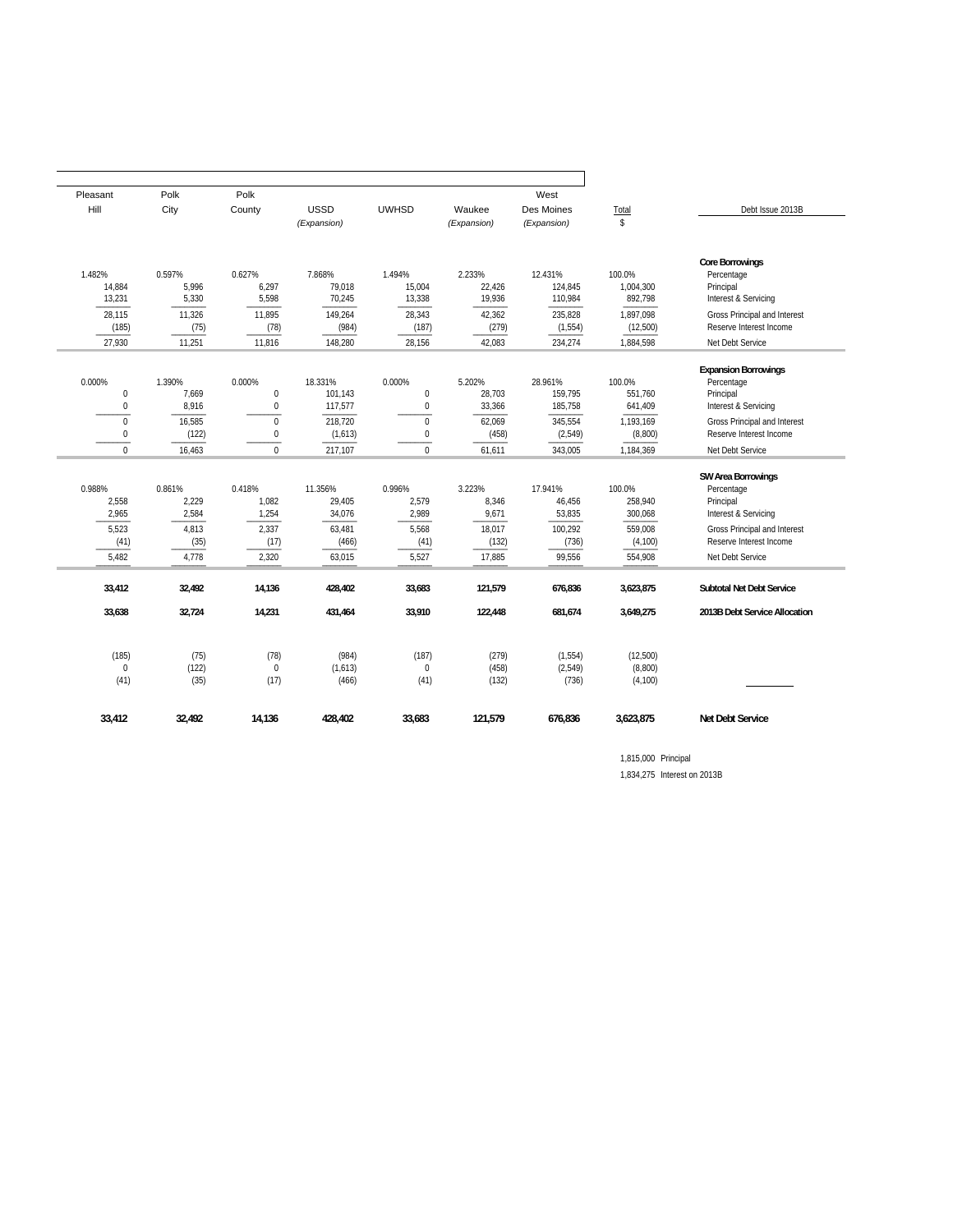Debt Service for 2015E / Refunding of 2006 Fiscal Year 2017

|                                                                                                                                                          |                                                         |                                                              | <b>Debt Servicing</b>                                |                                                         |                                           |                                                                 |                                                    |                                                       |                                                         |
|----------------------------------------------------------------------------------------------------------------------------------------------------------|---------------------------------------------------------|--------------------------------------------------------------|------------------------------------------------------|---------------------------------------------------------|-------------------------------------------|-----------------------------------------------------------------|----------------------------------------------------|-------------------------------------------------------|---------------------------------------------------------|
|                                                                                                                                                          | Altoona<br>(Expansion)                                  | Ankeny<br>(Expansion)                                        | Bondurant<br>(Expansion)                             | Clive<br>(Expansion)                                    | Cumming<br>(Expansion)                    | Des Moines                                                      | Greenfield<br>Plaza                                | Johnston                                              | Norwalk<br>(Expansion)                                  |
| 2015e / Core Refunding<br>Percentage<br>Principal<br>Interest                                                                                            | 4.194%<br>11,699<br>12,457                              | 9.559%<br>26,665<br>28,393                                   | 0.751%<br>2,095<br>2,231                             | 3.500%<br>9,763<br>10,396                               | 0.023%<br>64<br>68                        | 50.741%<br>141,542<br>150,713                                   | 0.496%<br>1,384<br>1,473                           | 2.237%<br>6,240<br>6,644                              | 1.767%<br>4,929<br>5,248                                |
| Gross Principal and Interest Estimate<br>Reserve Interest Income                                                                                         | 24.156<br>(189)                                         | 55.057<br>(430)                                              | 4,326<br>(34)                                        | 20,159<br>(158)                                         | 132<br>(1)                                | 292.254<br>(2, 283)                                             | 2.857<br>(22)                                      | 12,885<br>(101)                                       | 10,177<br>(80)                                          |
| Net Debt Service                                                                                                                                         | 23,968                                                  | 54,627                                                       | 4,292                                                | 20,002                                                  | 131                                       | 289,971                                                         | 2,835                                              | 12,784                                                | 10,098                                                  |
| 2015e / Expansion Refunding<br>Percentage<br>Principal<br>Interest                                                                                       | 9.770%<br>32,639<br>34,685                              | 22.271%<br>74,402<br>79,066                                  | 1.749%<br>5,843<br>6,209                             | 8.155%<br>27,244<br>28,952                              | 0.054%<br>180<br>192                      | 0.000%<br>0<br>0                                                | 0.000%<br>$\mathbf{0}$<br>$\boldsymbol{0}$         | 0.000%<br>$\mathbf 0$<br>$\mathbf 0$                  | 4.117%<br>13,754<br>14,616                              |
| Gross Principal and Interest Estimate<br>Reserve Interest Income<br>Net Debt Service                                                                     | 67,325<br>(528)<br>66,797                               | 153,468<br>(1, 203)<br>152,266                               | 12,052<br>(94)<br>11,958                             | 56,196<br>(440)<br>55,755                               | 372<br>(3)<br>369                         | $\mathbf 0$<br>0<br>$\Omega$                                    | $\mathbf{0}$<br>$\bf 0$<br>$\Omega$                | $\Omega$<br>$\mathbf 0$<br>$\Omega$                   | 28,370<br>(222)<br>28,148                               |
| 2015e / SW Area Refunding<br>Percentage<br>Principal<br>Interest<br>Gross Principal and Interest Estimate<br>Reserve Interest Income<br>Net Debt Service | 6.053%<br>27,963<br>29,448<br>57,411<br>(448)<br>56,963 | 13.796%<br>63,734<br>67,118<br>130,852<br>(1,021)<br>129,831 | 1.084%<br>5,008<br>5,274<br>10,281<br>(80)<br>10,201 | 5.052%<br>23,339<br>24,578<br>47,917<br>(374)<br>47,543 | 0.033%<br>152<br>161<br>313<br>(2)<br>311 | 33.827%<br>156,272<br>164,569<br>320,841<br>(2, 503)<br>318,338 | 0.331%<br>1,529<br>1,610<br>3,139<br>(24)<br>3,115 | 1.491%<br>6,888<br>7,254<br>14,142<br>(110)<br>14,031 | 2.550%<br>11,780<br>12,406<br>24,186<br>(189)<br>23,997 |
| Subtotal of Net Debt Service                                                                                                                             | 147,728                                                 | 336,724                                                      | 26,451                                               | 123,300                                                 | 811                                       | 608,309                                                         | 5,949                                              | 26,815                                                | 62,243                                                  |
| DS for 2015E issue (gross)                                                                                                                               | 148,892                                                 | 339,377                                                      | 26,659                                               | 124,272                                                 | 818                                       | 613,095                                                         | 5,996                                              | 27,026                                                | 62,734                                                  |
| Reserve Interest Earnings<br>Core<br>Expansion<br><b>SW</b>                                                                                              | (189)<br>(528)<br>(448)                                 | (430)<br>(1, 203)<br>(1,021)                                 | (34)<br>(94)<br>(80)                                 | (158)<br>(440)<br>(374)                                 | (1)<br>(3)<br>(2)                         | (2, 283)<br>$\Omega$<br>(2,503)                                 | (22)<br>$\mathbf{0}$<br>(24)                       | (101)<br>$\mathbf 0$<br>(110)                         | (80)<br>(222)<br>(189)                                  |
| <b>Net Debt Service Collection</b>                                                                                                                       | 147,728                                                 | 336,724                                                      | 26,451                                               | 123,300                                                 | 811                                       | 608,309                                                         | 5,949                                              | 26,815                                                | 62,243                                                  |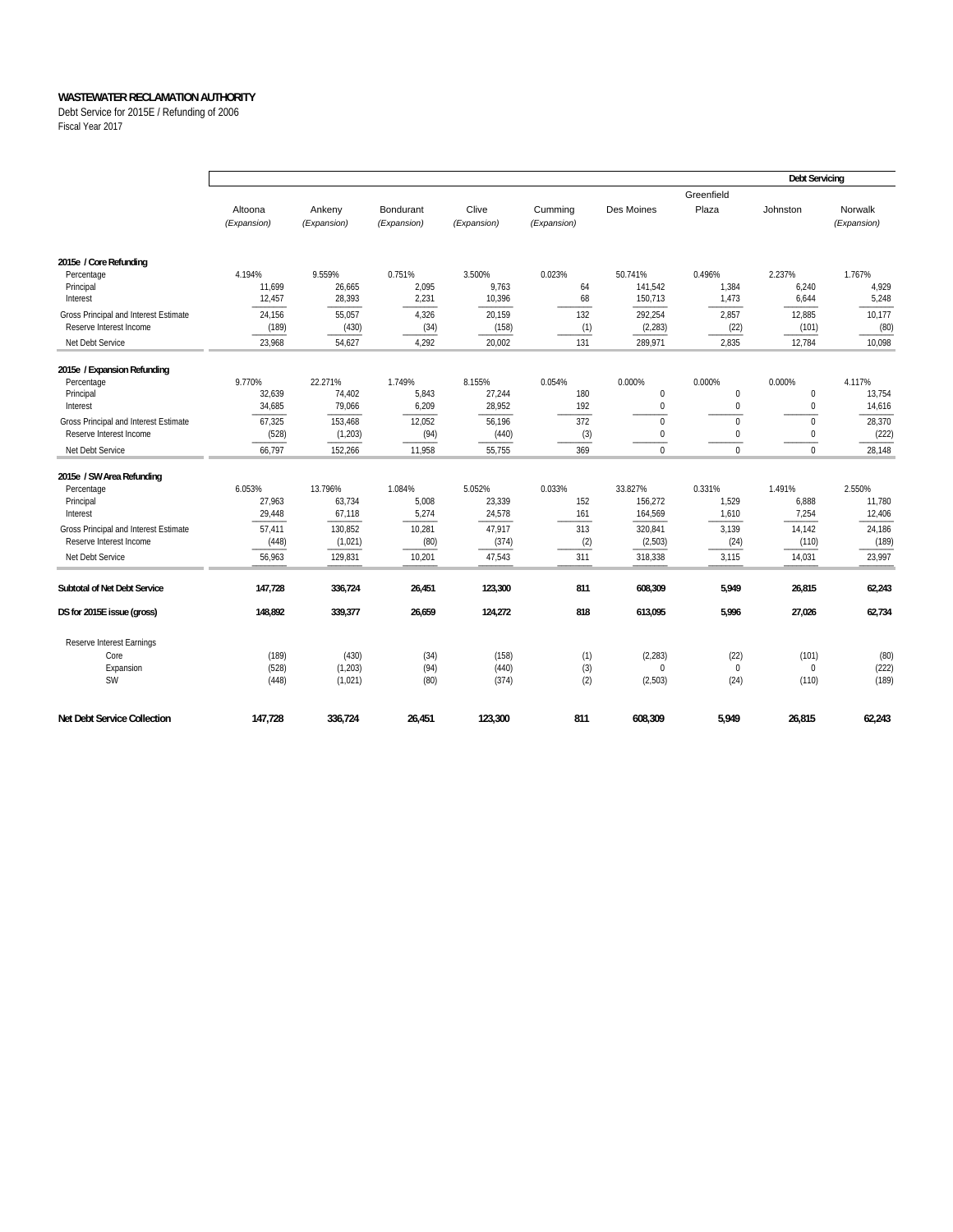| Pleasant                              | Polk                     | Polk                                           |                             |                                           |                            | West                           |                                |                                                                                |
|---------------------------------------|--------------------------|------------------------------------------------|-----------------------------|-------------------------------------------|----------------------------|--------------------------------|--------------------------------|--------------------------------------------------------------------------------|
| Hill                                  | City                     | County                                         | <b>USSD</b>                 | <b>UWHSD</b>                              | Waukee                     | Des Moines                     | Total                          | Debt Issue 2015E                                                               |
|                                       |                          |                                                | (Expansion)                 |                                           | (Expansion)                | (Expansion)                    | $\mathbb{S}$                   |                                                                                |
|                                       |                          |                                                |                             |                                           |                            |                                |                                |                                                                                |
| 1.482%<br>4,134<br>4,402              | 0.597%<br>1,665<br>1,773 | 0.627%<br>1,749<br>1,862                       | 7.868%<br>21,948<br>23,370  | 1.494%<br>4,167<br>4,438                  | 2.233%<br>6,229<br>6,633   | 12.431%<br>34,676<br>36,923    | 100.0%<br>278,949<br>297,024   | <b>Core Borrowings</b><br>Percentage<br>Principal<br>Interest & Servicing      |
| 8,536<br>(67)                         | 3,439<br>(27)            | 3,611<br>(28)                                  | 45,318<br>(354)             | 8,605<br>(67)                             | 12,861<br>(100)            | 71,599<br>(559)                | 575,973<br>(4,500)             | Gross Principal and Interest<br>Reserve Interest Income                        |
| 8.469                                 | 3.412                    | 3,583                                          | 44,963                      | 8.538                                     | 12,761                     | 71,040                         | 571,473                        | Net Debt Service                                                               |
| 0.000%<br>$\mathbf 0$<br>$\mathbf{0}$ | 1.390%<br>4,644<br>4,935 | 0.000%<br>$\boldsymbol{0}$<br>$\boldsymbol{0}$ | 18.331%<br>61,240<br>65,078 | 0.000%<br>$\boldsymbol{0}$<br>$\mathbf 0$ | 5.202%<br>17,379<br>18,468 | 28.961%<br>96,752<br>102,817   | 100.0%<br>334,077<br>355,018   | <b>Expansion Borrowings</b><br>Percentage<br>Principal<br>Interest & Servicing |
| $\Omega$<br>0<br>$\Omega$             | 9,578<br>(75)<br>9.503   | $\mathbf{0}$<br>$\boldsymbol{0}$<br>$\theta$   | 126,318<br>(990)<br>125,328 | $\Omega$<br>$\mathbf 0$<br>$\Omega$       | 35,847<br>(281)<br>35,566  | 199,569<br>(1, 564)            | 689,095<br>(5,400)<br>683,695  | Gross Principal and Interest<br>Reserve Interest Income<br>Net Debt Service    |
|                                       |                          |                                                |                             |                                           |                            | 198,005                        |                                |                                                                                |
| 0.988%<br>4,564<br>4,807              | 0.861%<br>3.978<br>4,189 | 0.418%<br>1.931<br>2,034                       | 11.356%<br>52.462<br>55,247 | 0.996%<br>4.601<br>4,846                  | 3.223%<br>14,889<br>15,680 | 17.941%<br>82.883<br>87,283    | 100.0%<br>461.974<br>486,502   | SW Area Borrowings<br>Percentage<br>Principal<br>Interest & Servicing          |
| 9.371<br>(73)<br>9,298                | 8.166<br>(64)<br>8,103   | 3.965<br>(31)<br>3,934                         | 107.709<br>(840)<br>106,869 | 9.447<br>(74)<br>9,373                    | 30,569<br>(239)<br>30,331  | 170,166<br>(1, 328)<br>168,838 | 948,476<br>(7, 400)<br>941,076 | Gross Principal and Interest<br>Reserve Interest Income<br>Net Debt Service    |
|                                       |                          |                                                |                             |                                           |                            |                                |                                |                                                                                |
| 17,767                                | 21,018                   | 7,517                                          | 277,160                     | 17,911                                    | 78,658                     | 437,883                        | 2,196,244                      | <b>Subtotal Net Debt Service</b>                                               |
| 17,907                                | 21,183                   | 7,576                                          | 279,344                     | 18,052                                    | 79,278                     | 441,334                        | 2,213,544                      | 2013B Debt Service Allocation                                                  |
| (67)<br>$\Omega$<br>(73)              | (27)<br>(75)<br>(64)     | (28)<br>$\mathbf 0$<br>(31)                    | (354)<br>(990)<br>(840)     | (67)<br>$\mathbf 0$<br>(74)               | (100)<br>(281)<br>(239)    | (559)<br>(1, 564)<br>(1, 328)  | (4,500)<br>(5,400)<br>(7, 400) |                                                                                |
| 17,767                                | 21,018                   | 7,517                                          | 277,160                     | 17,911                                    | 78,658                     | 437,883                        | 2,196,244                      | <b>Net Debt Service</b>                                                        |

1,075,000 Principal 1,138,544 Interest on 2015E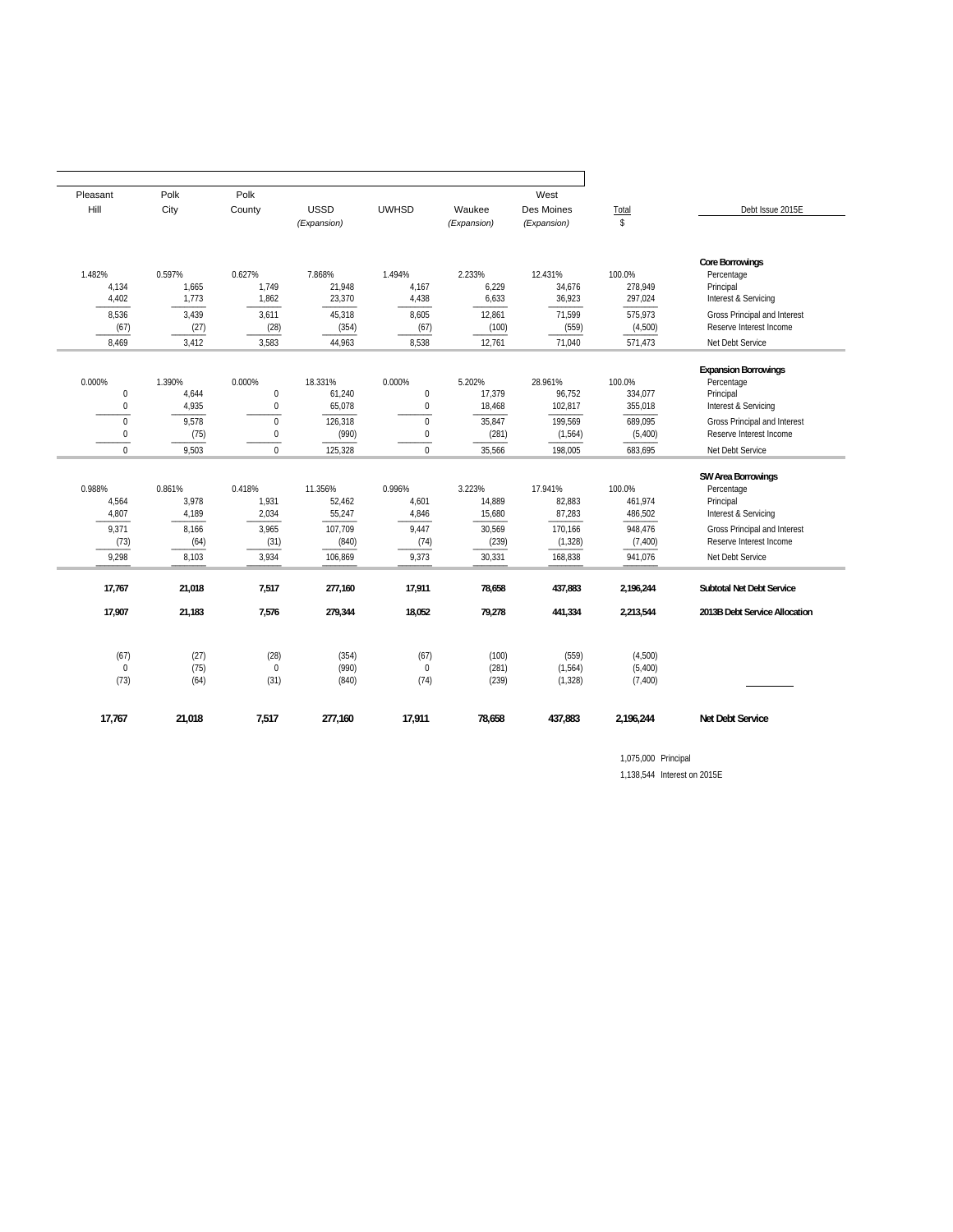Debt Service for pre 7/1/04 Commitments

Fiscal Year 2017

|                                 |               |                   |                    |                   |                |                                      |                 |                   |                    |                                            |                                | SRF [ 2004 A = 0 ]               |
|---------------------------------|---------------|-------------------|--------------------|-------------------|----------------|--------------------------------------|-----------------|-------------------|--------------------|--------------------------------------------|--------------------------------|----------------------------------|
|                                 |               |                   |                    | Pleasant          | Polk           |                                      |                 | Warren County     |                    | West                                       |                                |                                  |
| Debt Issue                      | Clive         | Des Moines        | Johnston           | Hill              | County         | <b>USSD</b>                          | <b>UWHSD</b>    | Greenfield        | Norwalk            | Des Moines                                 | <b>Total</b>                   | Debt Issue                       |
|                                 |               |                   | $\mathbf{\hat{S}}$ |                   |                | Ŝ.                                   | s.              | $\mathsf{\$}$     | $\mathbf{\hat{S}}$ | $\mathcal{S}$                              | $\mathbf{\hat{s}}$             |                                  |
| SRF 06 1995                     |               |                   |                    |                   |                |                                      |                 |                   |                    |                                            |                                | SRF 06 1995                      |
| Gross Principal and Interest    |               |                   | $\Omega$           |                   | $\Omega$       |                                      | $\mathbf 0$     | $\Omega$          | $\mathbf{0}$       | $\Omega$                                   |                                | Gross Principal and Interest     |
| Return of Reserve on 6/1/16     |               |                   | $\Omega$           |                   |                |                                      | $\Omega$        |                   | $\Omega$           |                                            |                                | Return of Reserve on 6/1/16      |
| Subtotal                        |               |                   | $\Omega$           | $\Omega$          | $\Omega$       | $\Omega$                             | $\Omega$        | $\Omega$          | $\Omega$           | $\mathbf{0}$                               | $\Omega$                       | Subtotal                         |
| Reserve Interest Income         |               |                   | $\Omega$           |                   | $\Omega$       |                                      | $\Omega$        | $\Omega$          | $\Omega$           |                                            |                                | Reserve Interest Income          |
| Net Debt Service                | $\Omega$      |                   | $\mathbf 0$        | 0                 | $\Omega$       |                                      | $\Omega$        | $\Omega$          | $\Omega$           | $\Omega$                                   | $\Omega$                       | Net Debt Service                 |
| SRF 07 1996                     |               |                   |                    |                   |                |                                      |                 |                   |                    |                                            |                                | SRF 07 1996                      |
| Percentage                      | 2.31%         | 71.08%            | 0.79%              | 2.15%             | 5.44%          | 6.25%                                | 2.63%           | 0.53%             | 0.72%              | 8.10%                                      | 100.00%                        | Percentage                       |
| Principal                       | 9,818         | 302,090           | 3,358              | 9,138             | 23,120         | 26,563                               | 11,178          | 2,253             | 3,060              | 34,425                                     | 425,000                        | Principal                        |
| Interest                        | 360<br>______ | 11,091<br>_______ | 123<br>--------    | 335<br>_______    | 849<br>_______ | 975                                  | 410<br>-------- | 83<br>______      | 112<br>______      | 1,264<br>_______                           | 15,604<br>--------             | Interest 1.75%                   |
| Gross Principal and Interest    | 10,178        | 313,181           | 3,481              | 9,473             | 23,969         | 27,538                               | 11,588          | 2,335             | 3,172              | 35,689                                     | 440,604                        | Gross Principal and Interest     |
| Reserve Interest Income         | (178)         | (5, 470)          | (61)               | (165)             | (419)          | (481)                                | (202)           | (41)              | (55)               | (623)                                      | (7,696)                        | Reserve Interest Income          |
| Net Debt Service                | 10,000        | 307,711           | 3,420              | 9,308             | 23,550         | 27,057                               | 11,385          | 2,294             | 3,117              | 35,066                                     | 432,908                        | Net Debt Service                 |
| Net Debt Service to Communities | _______       | _______           | _______            | <b>CONTRACTOR</b> | ______         | <b>Service Controller Controller</b> | _______         | <b>CONTRACTOR</b> | <b>CONTRACTOR</b>  | <b>Contract Contract Contract Contract</b> | <b>Service Control Control</b> |                                  |
| for Existing Debt               | 10,000        | 307,711           | 3,420              | 9,308             | 23,550         | 27,057                               | 11,385          | 2,294             | 3,117              | 35,066                                     | 432,908                        |                                  |
|                                 |               |                   |                    |                   |                |                                      |                 |                   |                    |                                            | 15,604                         |                                  |
| <b>Subtotal SRF</b>             | 10,178        | 313,181           | 3,481              | 9,473             | 23,969         | 27,538                               | 11,588          | 2,335             | 3,172              | 35,689                                     | 440,604                        | <b>Subtotal Debt Service SRF</b> |